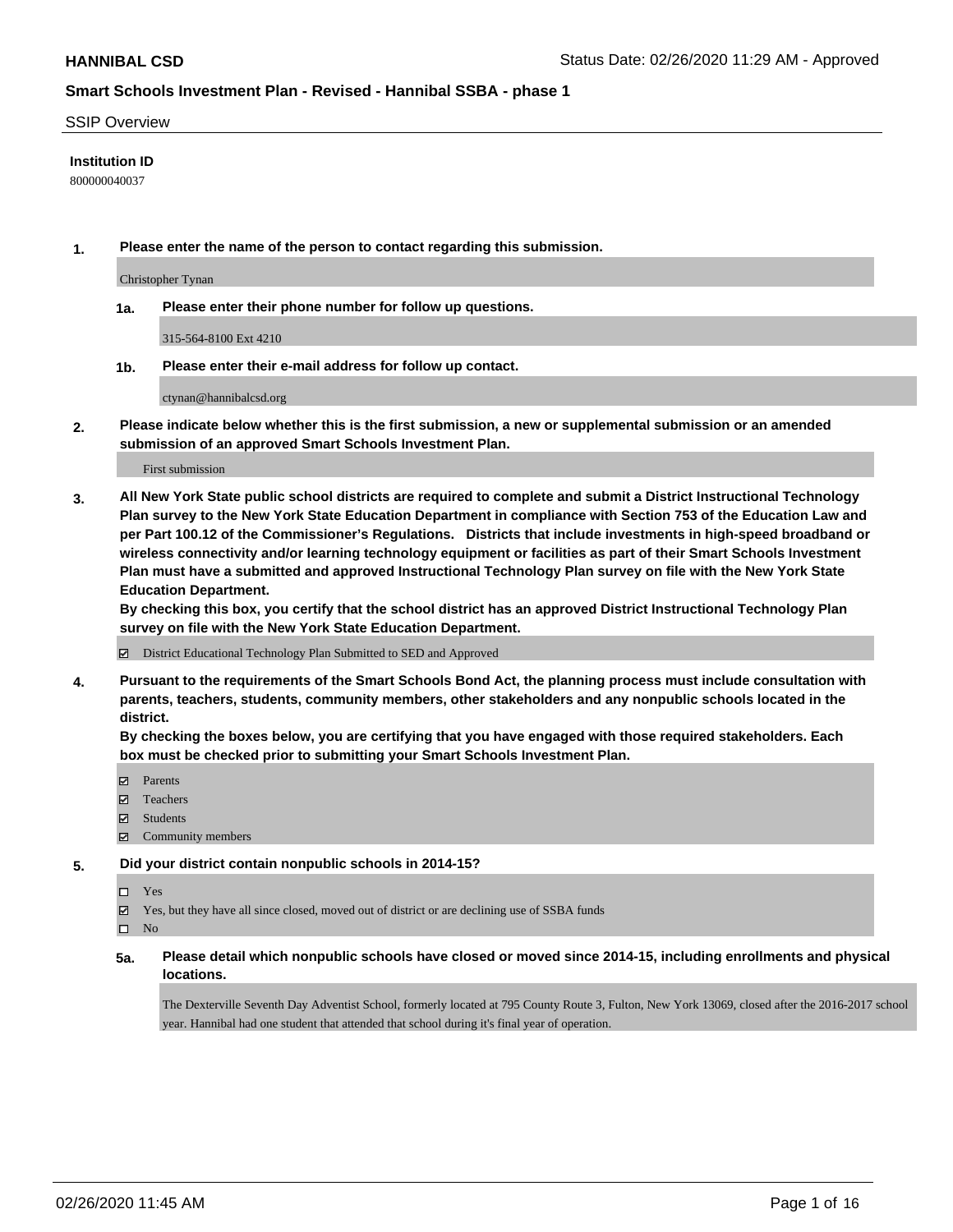#### SSIP Overview

- **6. Certify that the following required steps have taken place by checking the boxes below: Each box must be checked prior to submitting your Smart Schools Investment Plan.**
	- The district developed and the school board approved a preliminary Smart Schools Investment Plan.
	- The preliminary plan was posted on the district website for at least 30 days. The district included an address to which any written comments on the plan should be sent.
	- The school board conducted a hearing that enabled stakeholders to respond to the preliminary plan. This hearing may have occured as part of a normal Board meeting, but adequate notice of the event must have been provided through local media and the district website for at least two weeks prior to the meeting.
	- The district prepared a final plan for school board approval and such plan has been approved by the school board.
	- The final proposed plan that has been submitted has been posted on the district's website.
	- **6a. Please upload the proposed Smart Schools Investment Plan (SSIP) that was posted on the district's website, along with any supporting materials. Note that this should be different than your recently submitted Educational Technology Survey. The Final SSIP, as approved by the School Board, should also be posted on the website and remain there during the course of the projects contained therein.**

ANEQ43965 Hannibal CSD Network Upgrade- Middle School.pdf ANEQ43964 Hannibal CSD Network Upgrade- High School.pdf SSIP - Hannibal Central School District\_Phase 1.docx hannibal csd - cable install dtkq62937(1) (002).pdf ANEQ43966 Hannibal CSD Network Upgrade- Elementary.pdf

**6b. Enter the webpage address where the final Smart Schools Investment Plan is posted. The Plan should remain posted for the life of the included projects.**

https://www.hannibalcsd.org/cms/lib/NY50000422/Centricity/shared/district/business%20office/Smart%20Schools%20Investment%20Plan.pdf

**7. Please enter an estimate of the total number of students and staff that will benefit from this Smart Schools Investment Plan based on the cumulative projects submitted to date.**

1,700

**8. An LEA/School District may partner with one or more other LEA/School Districts to form a consortium to pool Smart Schools Bond Act funds for a project that meets all other Smart School Bond Act requirements. Each school district participating in the consortium will need to file an approved Smart Schools Investment Plan for the project and submit a signed Memorandum of Understanding that sets forth the details of the consortium including the roles of each respective district.**

 $\Box$  The district plans to participate in a consortium to partner with other school district(s) to implement a Smart Schools project.

**9. Please enter the name and 6-digit SED Code for each LEA/School District participating in the Consortium.**

| <b>Partner LEA/District</b> | <b>ISED BEDS Code</b> |
|-----------------------------|-----------------------|
| (No Response)               | (No Response)         |

**10. Please upload a signed Memorandum of Understanding with all of the participating Consortium partners.**

(No Response)

**11. Your district's Smart Schools Bond Act Allocation is:**

\$1,987,752

**12. Final 2014-15 BEDS Enrollment to calculate Nonpublic Sharing Requirement**

|            | <b>Public Enrollment</b> | Nonpublic Enrollment | <sup>1</sup> Total Enrollment | Nonpublic Percentage |
|------------|--------------------------|----------------------|-------------------------------|----------------------|
| Enrollment | 1,321                    |                      | .327.00                       | 0.45                 |

**13. This table compares each category budget total, as entered in that category's page, to the total expenditures listed**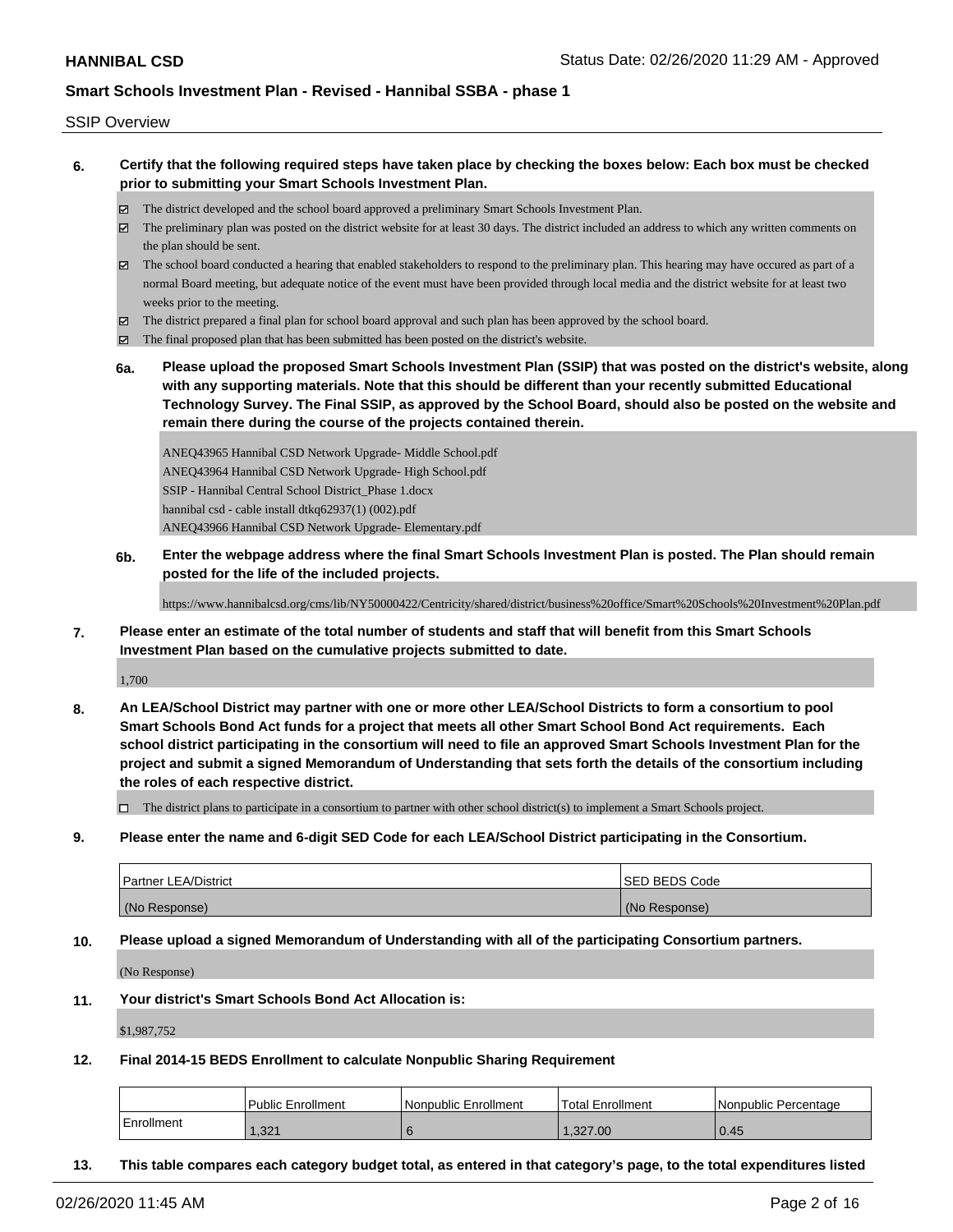SSIP Overview

### **in the category's expenditure table. Any discrepancies between the two must be resolved before submission.**

|                                          | <b>Sub-Allocations</b> | <b>Expenditure Totals</b> | Difference |
|------------------------------------------|------------------------|---------------------------|------------|
| <b>School Connectivity</b>               | 902.142.43             | 902,142.43                | 0.00       |
| Connectivity Projects for<br>Communities | 9,600.00               | 9,600.00                  | 0.00       |
| Classroom Technology                     | 0.00                   | 0.00                      | 0.00       |
| Pre-Kindergarten Classrooms              | 0.00                   | 0.00                      | 0.00       |
| Replace Transportable<br>Classrooms      | 0.00                   | 0.00                      | 0.00       |
| <b>High-Tech Security Features</b>       | 0.00                   | 0.00                      | 0.00       |
| Nonpublic Loan                           | 0.00                   | 0.00                      | 0.00       |
| Totals:                                  | 911,742                | 911,742                   | 0          |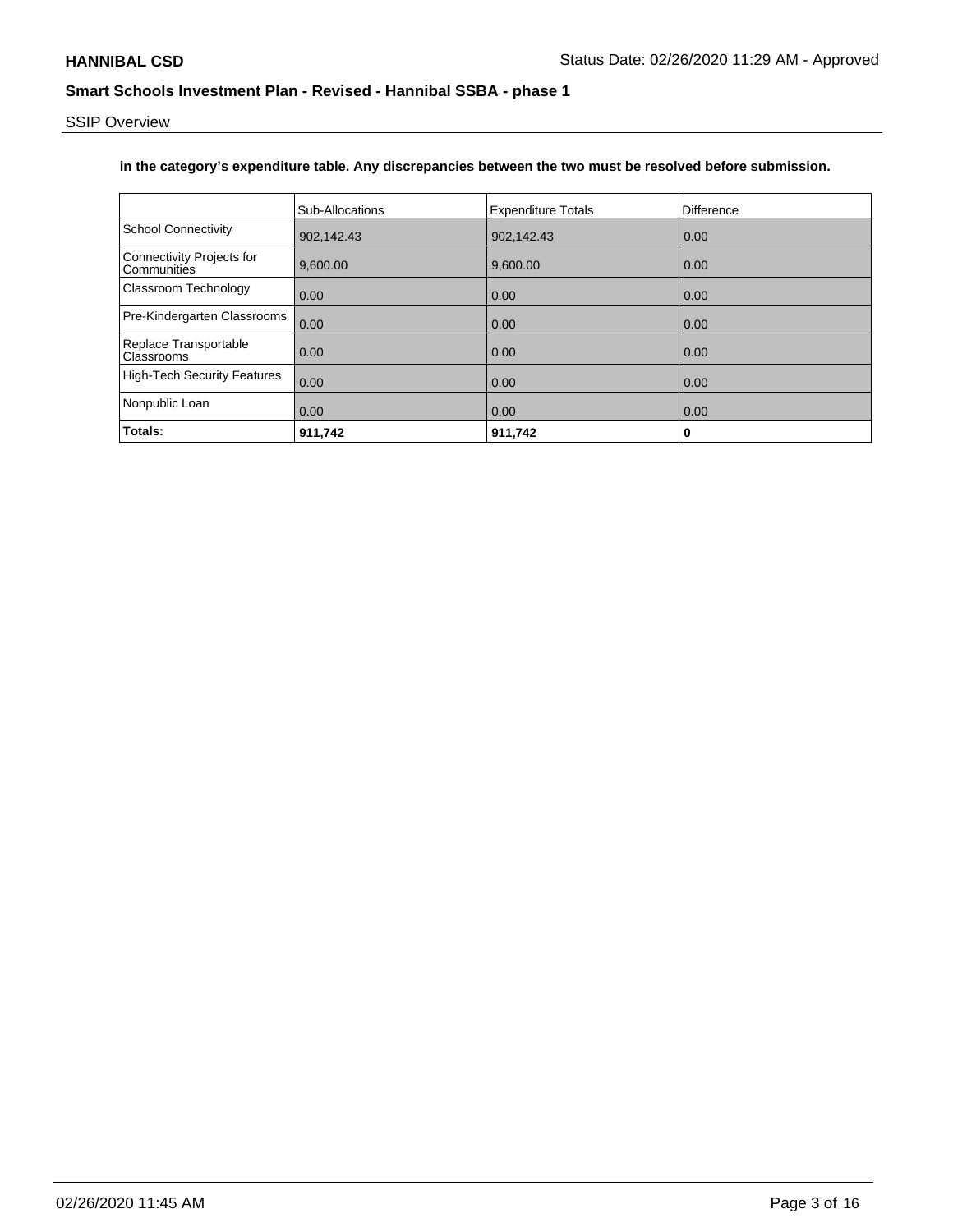School Connectivity

- **1. In order for students and faculty to receive the maximum benefit from the technology made available under the Smart Schools Bond Act, their school buildings must possess sufficient connectivity infrastructure to ensure that devices can be used during the school day. Smart Schools Investment Plans must demonstrate that:**
	- **• sufficient infrastructure that meets the Federal Communications Commission's 100 Mbps per 1,000 students standard currently exists in the buildings where new devices will be deployed, or**
	- **• is a planned use of a portion of Smart Schools Bond Act funds, or**
	- **• is under development through another funding source.**

**Smart Schools Bond Act funds used for technology infrastructure or classroom technology investments must increase the number of school buildings that meet or exceed the minimum speed standard of 100 Mbps per 1,000 students and staff within 12 months. This standard may be met on either a contracted 24/7 firm service or a "burstable" capability. If the standard is met under the burstable criteria, it must be:**

**1. Specifically codified in a service contract with a provider, and**

**2. Guaranteed to be available to all students and devices as needed, particularly during periods of high demand, such as computer-based testing (CBT) periods.**

#### **Please describe how your district already meets or is planning to meet this standard within 12 months of plan submission.**

We purchase our Internet bandwidth from the Central New York Regional Information Center. They have guaranteed that they will provide the minimum required SSBA bandwidth of 100 MBPS per 1000 students; in our case that would be 140.5MBPS . Currently,the CNYRICis notshaping our traffic and offer up to 1000 mbinternet capacity so we meet the FCC standards.

- **1a. If a district believes that it will be impossible to meet this standard within 12 months, it may apply for a waiver of this requirement, as described on the Smart Schools website. The waiver must be filed and approved by SED prior to submitting this survey.**
	- $\Box$  By checking this box, you are certifying that the school district has an approved waiver of this requirement on file with the New York State Education Department.
- **2. Connectivity Speed Calculator (Required). If the district currently meets the required speed, enter "Currently Met" in the last box: Expected Date When Required Speed Will be Met.**

|                         | l Number of     | Required Speed | Current Speed in Expected Speed | to be Attained                     | <b>Expected Date</b>         |
|-------------------------|-----------------|----------------|---------------------------------|------------------------------------|------------------------------|
|                         | <b>Students</b> | l in Mbps      | <b>Mbps</b>                     | Within 12 Months Speed Will be Met | l When Reauired              |
| <b>Calculated Speed</b> | 1.405           | 140.50         | 1000                            | 1000                               | currently meets<br>standards |

### **3. Describe how you intend to use Smart Schools Bond Act funds for high-speed broadband and/or wireless connectivity projects in school buildings.**

#### **Network Fiber & Cable Upgrades**

The district has been increasingly growing and expanding its technology foot print. There has been a large increase with wireless devices that has been steadily increasing the need for more bandwidth. In order to stay ahead the growing demand the district will need to look at upgrading to its fiber and network cabling. The district will prepare for this demand by:

- Upgrading all fiber from 62.5 micron to new industry standard 50 micron (within the buildings)
- Replacing all Cat5 cable with Cat6 in all three buildings.
- Adding additional Fiber line From Fairley Elementary School to the High School
- Adding additional closet in HS Auditorium

#### **Switch Upgrade**

The district will need to purchase new switch hardware that is capable of running 10Gbps. The equipment upgrade will also be necessary to complete the new external fiber run and increase our level of redundancy. As well as support additional bandwidth capacity to our wireless access points as the technology improves.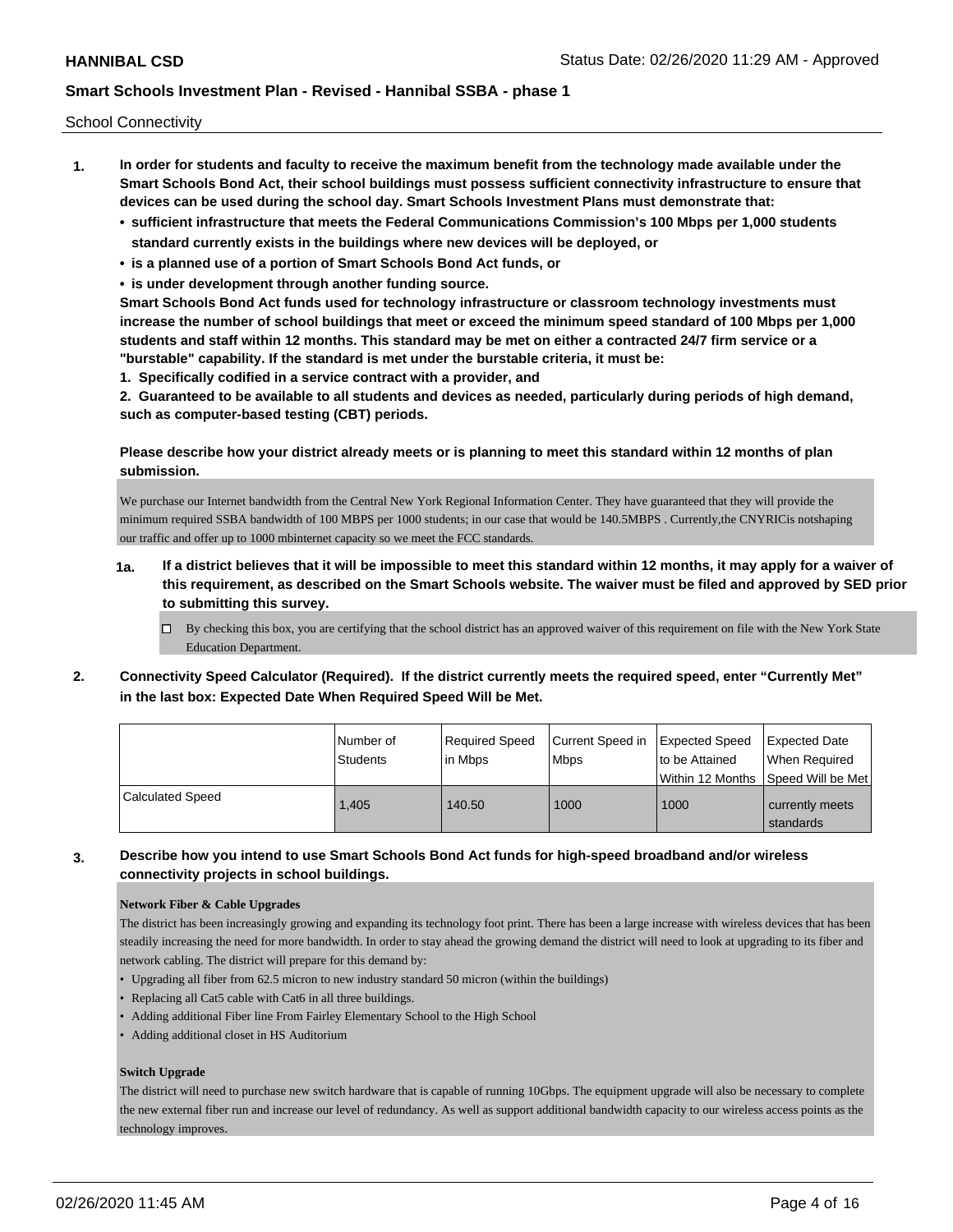School Connectivity

**4. Describe the linkage between the district's District Instructional Technology Plan and how the proposed projects will improve teaching and learning. (There should be a link between your response to this question and your responses to Question 1 in Section IV - NYSED Initiatives Alignment: "Explain how the district use of instructional technology will serve as a part of a comprehensive and sustained effort to support rigorous academic standards attainment and performance improvement for students."** 

**Your answer should also align with your answers to the questions in Section II - Strategic Technology Planning and the associated Action Steps in Section III - Action Plan.)**

Our Smart School Investment Plan supports and links to our Technology Plan. Providing modern technologies to our staff and students only works when providing and maintaining a solid infrastructure.Ensuring all students will have regular use of, and equitable access to, reliable, current and relevant instructional technologies is the first goal of our updated technology plan. Our spending plan is dedicated to providing a robust infrastructure of network switches and cabling so we are well positioned to meet the growing network demand and other aspects of our Technology Plan. Our current infrastructure is aging and in need of an upgrade. In order to move forward with the rest of our Technology Plan, we must insure that the network can handle the increasing demands.

**5. If the district wishes to have students and staff access the Internet from wireless devices within the school building, or in close proximity to it, it must first ensure that it has a robust Wi-Fi network in place that has sufficient bandwidth to meet user demand.**

**Please describe how you have quantified this demand and how you plan to meet this demand.**

For the past 5 years the district has been investing in its wireless expansion. This was originally planned out with a wireless mapping tools in the most highly desired areas. The district made use of theE-rate programs to add access points to all instructional areas since it initiated its first wireless project. .We used the vendor recommendations for distribution and spacing which has proven to be very sufficient for our needed coverage. We have been using enterprise wireless controller which allows us to monitor all wireless traffic and allow us to make better decisions as we budget to meet growing bandwidth demands in the different areas of the buildings. The wireless management allows us to schedule and broadcast multiple SSIDs. This flexibility allows the district to have the right control and better focus on learning opportunities. All school related devices are locked into the districts Private network. This network requires a secure password and a login through the Light Speed filter. Access to District technology resources is available through this wireless network. Access to this network must be approved by the Director of Technology.

**6. Smart Schools plans with any expenditures in the School Connectivity category require a project number from the Office of Facilities Planning. Districts must submit an SSBA LOI and receive project numbers prior to submitting the SSIP. As indicated on the LOI, some projects may be eligible for a streamlined review and will not require a building permit.**

**Please indicate on a separate row each project number given to you by the Office of Facilities Planning.**

| <b>Project Number</b> |  |
|-----------------------|--|
| 46-07-01-04-7-999-002 |  |

**7. Certain high-tech security and connectivity infrastructure projects may be eligible for an expedited review process as determined by the Office of Facilities Planning.**

**Was your project deemed eligible for streamlined review?** No

**8. Include the name and license number of the architect or engineer of record.**

| Name          | License Number |
|---------------|----------------|
| James r. King | 15925          |

#### **9. Public Expenditures – Loanable (Counts toward the nonpublic loan calculation)**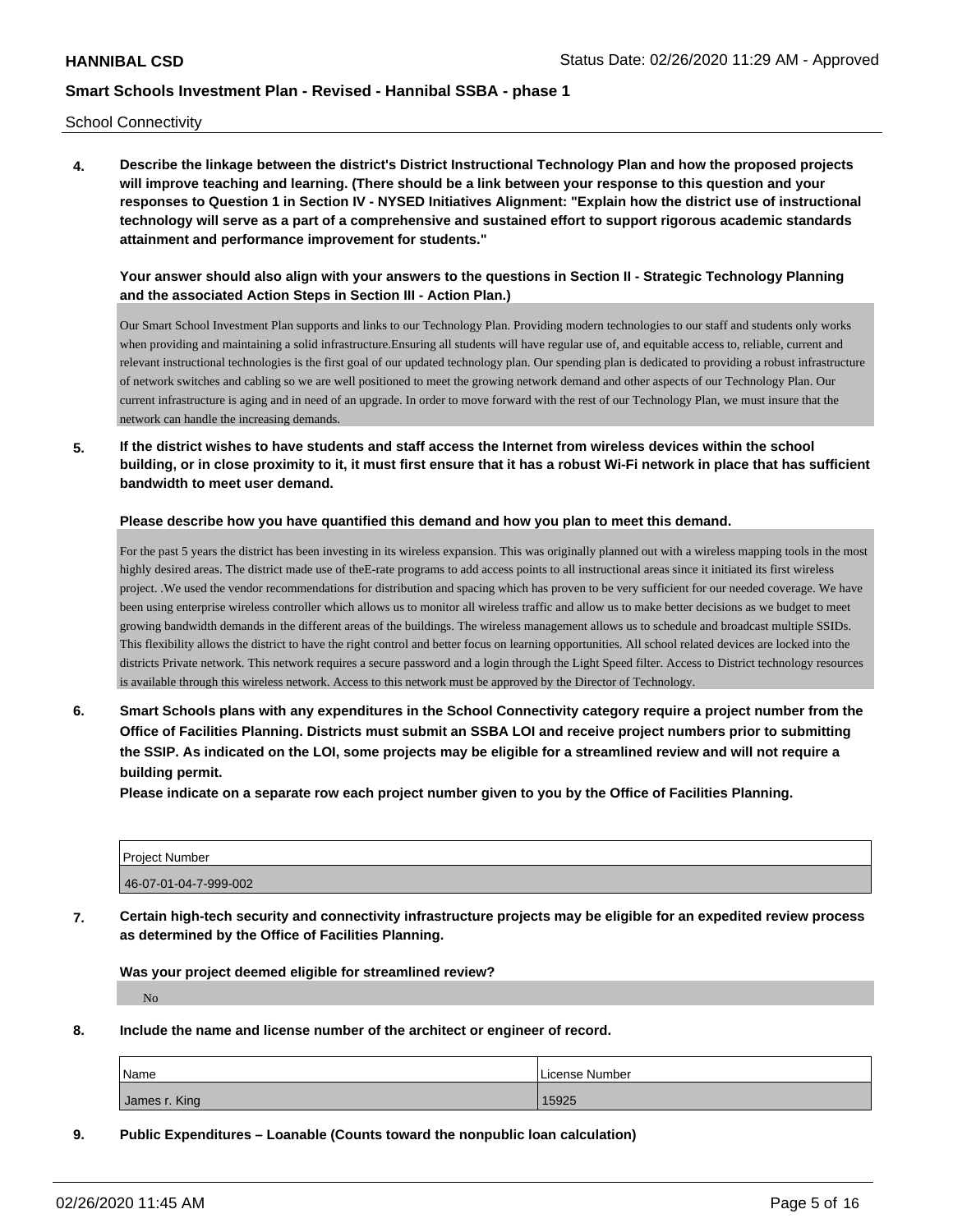School Connectivity

| Select the allowable expenditure type.<br>Repeat to add another item under each type. | <b>PUBLIC</b> Items to be<br>l Purchased | Quantity         | <b>Cost Per Item</b> | <b>Total Cost</b> |
|---------------------------------------------------------------------------------------|------------------------------------------|------------------|----------------------|-------------------|
| (No Response)                                                                         | (No Response)                            | (No<br>Response) | (No<br>Response)     | $\overline{0.00}$ |
|                                                                                       |                                          | 0                | 0.00                 |                   |

**10. Public Expenditures – Non-Loanable (Does not count toward nonpublic loan calculation)**

| Select the allowable expenditure<br>type.<br>Repeat to add another item under<br>each type. | <b>PUBLIC</b> Items to be purchased<br>Quantity              |              | Cost per Item | <b>Total Cost</b> |
|---------------------------------------------------------------------------------------------|--------------------------------------------------------------|--------------|---------------|-------------------|
| Network/Access Costs                                                                        | Cisco Catalyst 3850 12 port 10G Fiber<br>switch              | 6            | 7,874.00      | 47,244.00         |
| <b>Connections/Components</b>                                                               | Corning 12-F OM4 MM TB 10G<br>Clearcurve                     | 5,000        | 3.76          | 18,800.00         |
| <b>Connections/Components</b>                                                               | Hubbell surface box 1 port office                            | 260          | 2.78          | 722.80            |
| <b>Connections/Components</b>                                                               | Great Lakes Server Cabinet 48h x 24.5                        | 10           | 1,285.71      | 12,857.10         |
| <b>Connections/Components</b>                                                               | Hubbell LIU Rack Mt. Holds 3 Panels                          | 10           | 252.67        | 2,526.70          |
| <b>Connections/Components</b>                                                               | <b>Hubbell 2U Rack Mounted Fiber</b><br>Enclosure            | 4            | 358.10        | 1,432.40          |
| <b>Connections/Components</b>                                                               | Great Lakes Server Cabinet 80h x 24w<br>x 32                 | 3            | 2.860.04      | 8.580.12          |
| <b>Connections/Components</b>                                                               | Comm Scope Qwick II LC 50/125<br>Connector                   | 240          | 14.80         | 3,552.00          |
| <b>Connections/Components</b>                                                               | Catalyst 2960 stacking module                                | 37           | 607.06        | 22,461.22         |
| <b>Connections/Components</b>                                                               | 10GBASE-SR Module, Enterprise-<br>Class                      | 36           | 355.60        | 12,801.60         |
| <b>Connections/Components</b>                                                               | 1000 Base T SFP Receiver module                              | $\mathbf{1}$ | 228.60        | 228.60            |
| <b>Connections/Components</b>                                                               | Hubbell Cat 6 Nextspeed 48 port patch<br>panel               | 28           | 378.00        | 10,584.00         |
| <b>Connections/Components</b>                                                               | Hubbell 6 Duplex LC Coupler MM,<br>50/125                    | 26           | 91.18         | 2,370.68          |
| <b>Professional Services</b>                                                                | Switch Professional Services & Project<br>completion         | $\mathbf{1}$ | 36,841.00     | 36,841.00         |
| <b>Connections/Components</b>                                                               | STI 2 Fire stop sleeve kit                                   | 50           | 36.67         | 1,833.50          |
| Connections/Components                                                                      | Hubbell Cat 6 black insert                                   | 1,241        | 7.68          | 9,530.88          |
| <b>Connections/Components</b>                                                               | 4 inch J Hook                                                | 500          | 7.30          | 3,650.00          |
| <b>Network/Access Costs</b>                                                                 | Catalyst 2960-x 48 GigE PoE 740W 4<br>x 1G SFP, LAN BASE K12 | 16           | 3,350.26      | 53,604.16         |
| <b>Professional Services</b>                                                                | Maintenance Cisco Catalyst 3850 12<br>port 10G Fiber switch  | 6            | 829.60        | 4,977.60          |
| <b>Connections/Components</b>                                                               | 10Gbase sfp module                                           | 12           | 1,016.00      | 12,192.00         |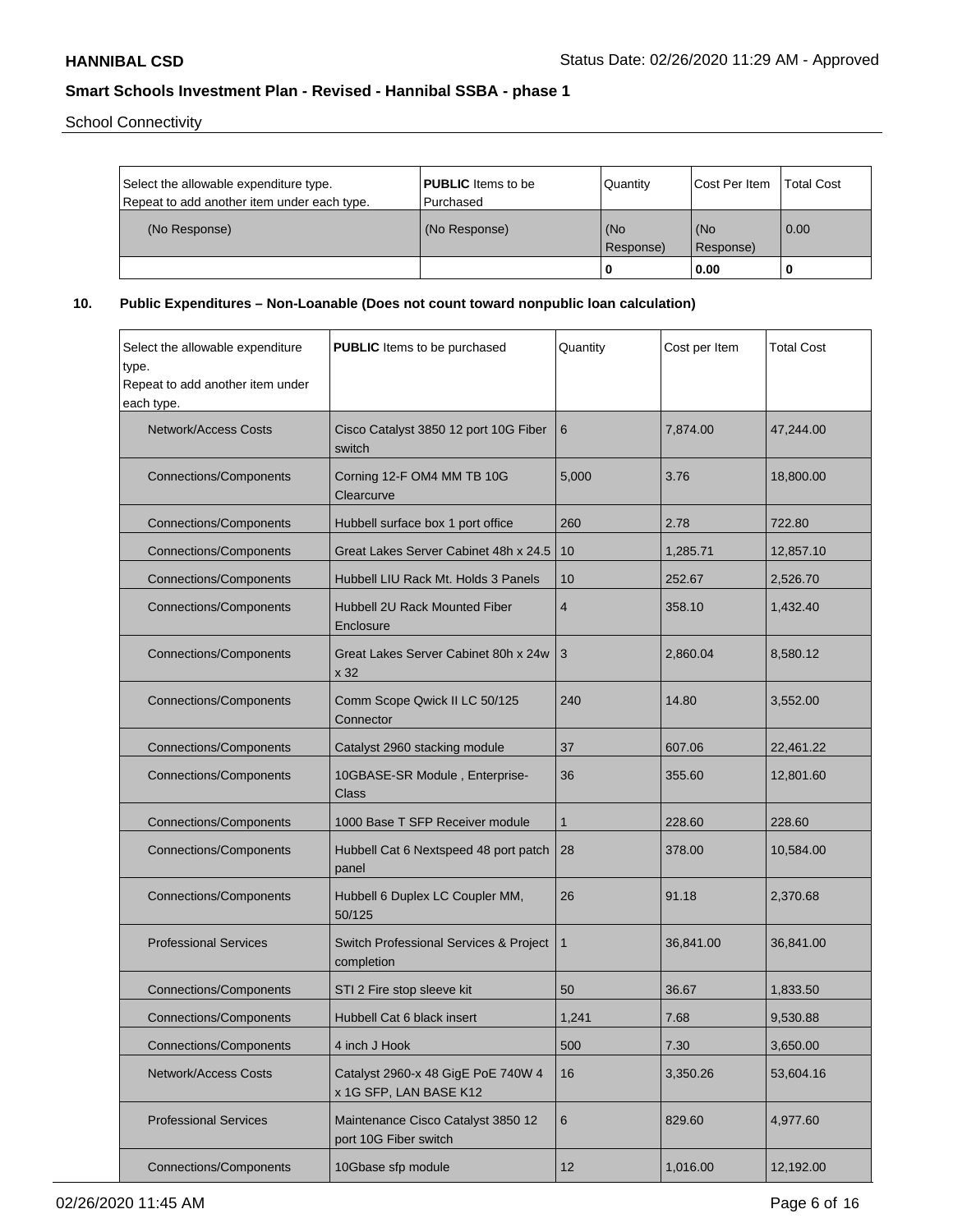School Connectivity

| Select the allowable expenditure<br>type.<br>Repeat to add another item under<br>each type. | <b>PUBLIC</b> Items to be purchased                             | Quantity       | Cost per Item | <b>Total Cost</b> |
|---------------------------------------------------------------------------------------------|-----------------------------------------------------------------|----------------|---------------|-------------------|
| <b>Connections/Components</b>                                                               | Hubbell LC Adapter Pack SM6                                     | 4              | 151.40        | 605.60            |
| <b>Connections/Components</b>                                                               | 1000base sfp transreceiver module                               | $\overline{2}$ | 505.46        | 1,010.92          |
| <b>Connections/Components</b>                                                               | Berk Tek Category 6 Plenum Cable -<br>.38 per foot              | 323,000        | 0.38          | 122,740.00        |
| <b>Connections/Components</b>                                                               | STI 4 Fire stop sleeve kit                                      | 20             | 73.42         | 1,468.40          |
| <b>Connections/Components</b>                                                               | DYNTEK - NYS prevailing wage labor                              | 3,304          | 116.50        | 384,916.00        |
| <b>Connections/Components</b>                                                               | 10 GBASE Active Optical Cable                                   | $\overline{7}$ | 132.08        | 924.56            |
| <b>Connections/Components</b>                                                               | Common Scope Qwick II SC 8.3/125<br><b>SM Connector</b>         | 48             | 16.11         | 773.28            |
| Network/Access Costs                                                                        | 350w secondary cisco power supply                               | 6              | 330.20        | 1,981.20          |
| <b>Connections/Components</b>                                                               | Hubbell 2 port faceplace office white                           | 515            | 2.19          | 1,127.85          |
| Network/Access Costs                                                                        | Catalyst 2960-x 48 GigE PoE 740 W, 2<br>x 10G SFP, LAN Base k12 | 26             | 4.061.46      | 105,597.96        |
| <b>Connections/Components</b>                                                               | Fire stop Putty                                                 | 6              | 36.05         | 216.30            |
| <b>Connections/Components</b>                                                               | Corning Optical s-po-24-DN-ABK-SIC-<br><b>CUT-REEL</b>          | 5,000          | 2.04          | 10,200.00         |
| <b>Connections/Components</b>                                                               | 2 inch J Hook                                                   | 1.000          | 3.79          | 3,790.00          |
|                                                                                             |                                                                 | 340,425        | 61,831.89     | 902,142           |

### **11. Final 2014-15 BEDS Enrollment to calculate Nonpublic Sharing Requirement (no changes allowed.)**

|            | <b>Public Enrollment</b> | Nonpublic Enrollment | <b>Total Enrollment</b> | l Nonpublic Percentage |
|------------|--------------------------|----------------------|-------------------------|------------------------|
| Enrollment | 1,321                    |                      | 1,327.00                | 0.45                   |

### **12. Total Public Budget - Loanable (Counts toward the nonpublic loan calculation)**

|                                                 | <b>Public Allocations</b> | <b>Estimated Nonpublic Loan</b><br>Amount | <b>Estimated Total Sub-Allocations</b> |
|-------------------------------------------------|---------------------------|-------------------------------------------|----------------------------------------|
| Network/Access Costs                            | (No Response)             | 0.00                                      | 0.00                                   |
| School Internal Connections and  <br>Components | (No Response)             | 0.00                                      | 0.00                                   |
| Other                                           | (No Response)             | 0.00                                      | 0.00                                   |
| Totals:                                         | 0.00                      | o                                         | 0                                      |

### **13. Total Public Budget – Non-Loanable (Does not count toward the nonpublic loan calculation)**

|                                            | Sub-<br>Allocation |
|--------------------------------------------|--------------------|
| Network/Access Costs                       | 208,427.32         |
| <b>Outside Plant Costs</b>                 | (No Response)      |
| School Internal Connections and Components | 651,896.51         |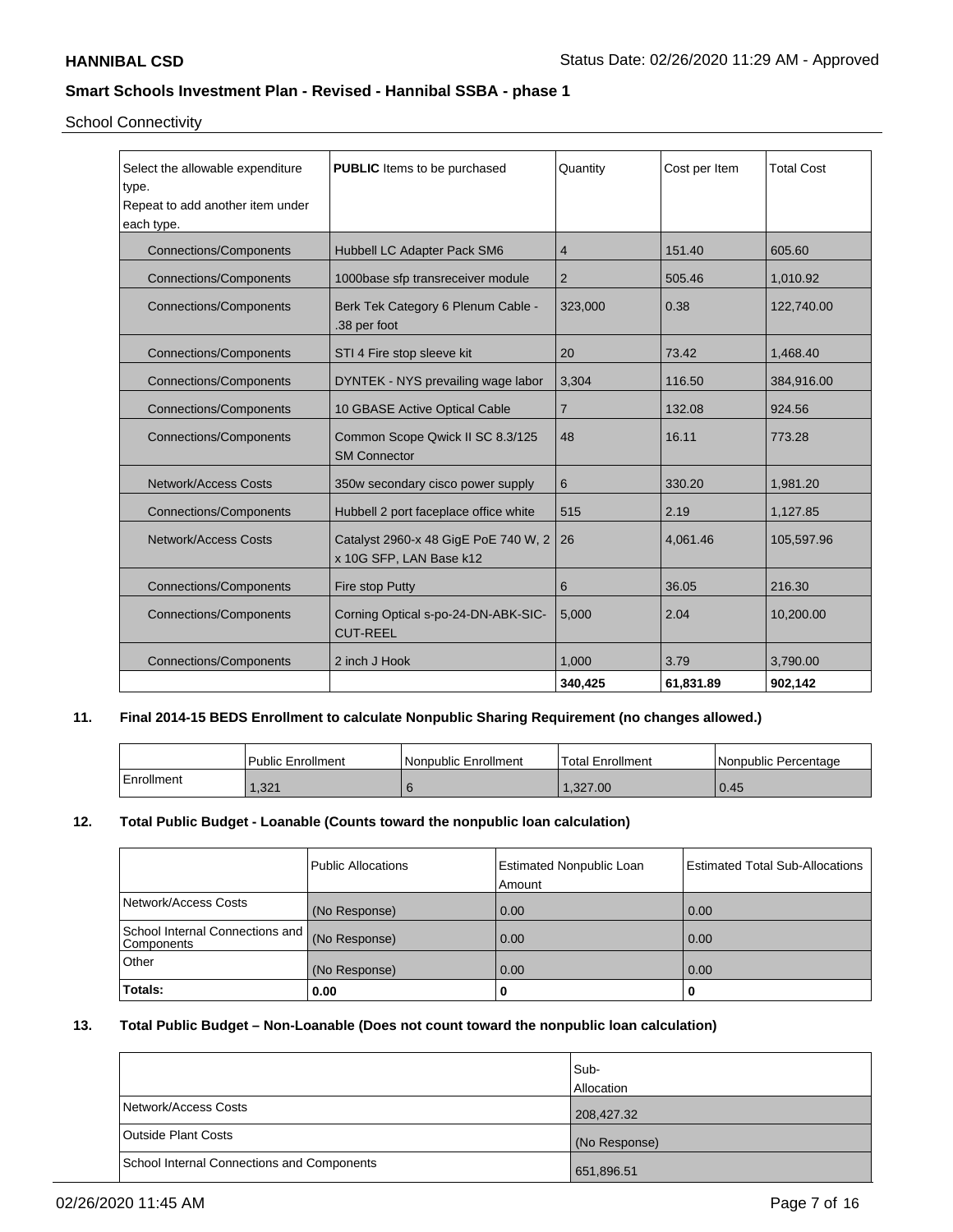School Connectivity

|                              | Sub-<br>Allocation |
|------------------------------|--------------------|
| <b>Professional Services</b> | 41,818.60          |
| Testing                      | (No Response)      |
| Other Upfront Costs          | (No Response)      |
| <b>Other Costs</b>           | (No Response)      |
| <b>Totals:</b>               | 902,142.43         |

### **14. School Connectivity Totals**

|                          | Total Sub-Allocations |
|--------------------------|-----------------------|
| Total Loanable Items     | $\overline{0.00}$     |
| Total Non-Ioanable Items | 902,142.43            |
| <b>Totals:</b>           | 902,142               |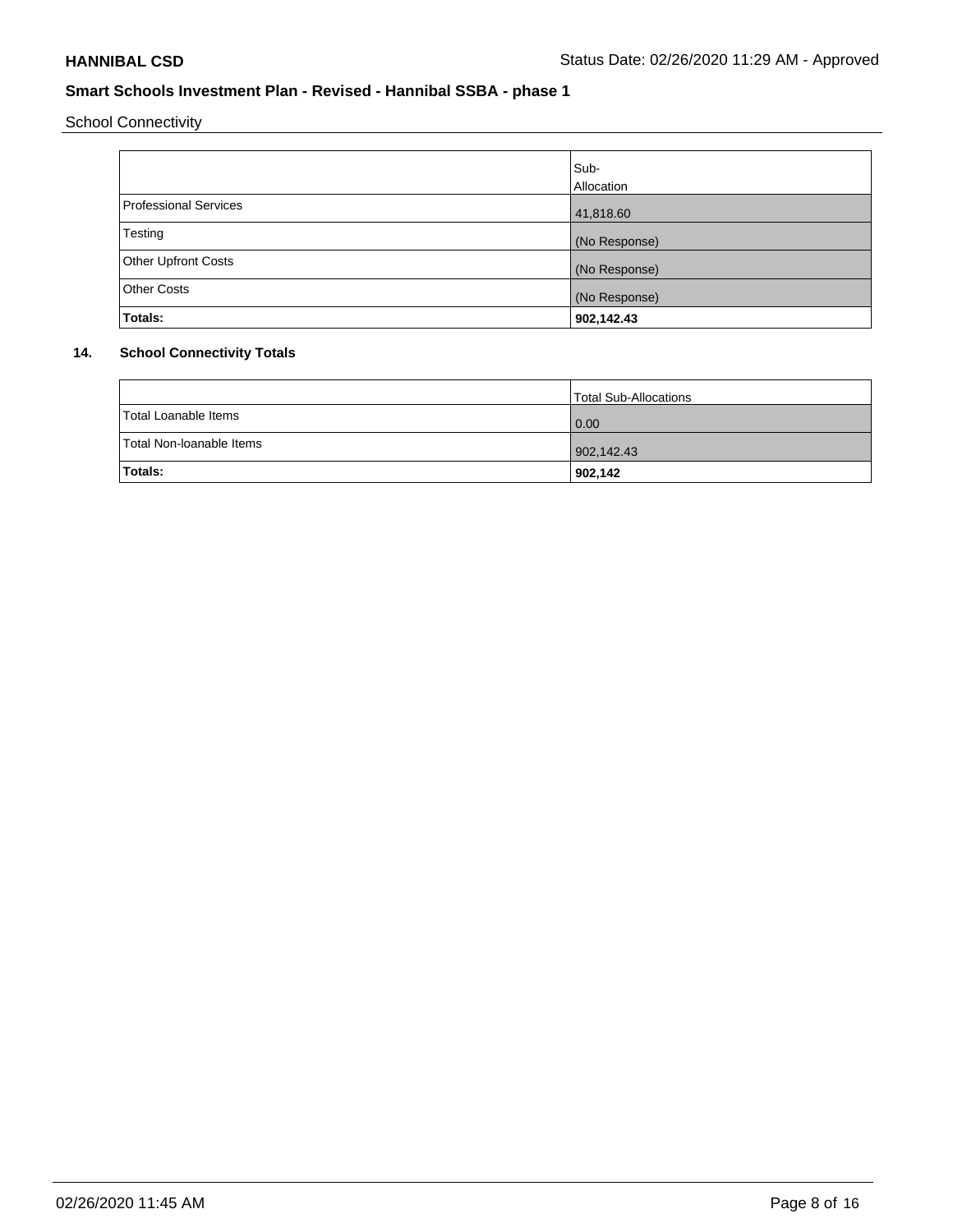Community Connectivity (Broadband and Wireless)

### **1. Describe how you intend to use Smart Schools Bond Act funds for high-speed broadband and/or wireless connectivity projects in the community.**

We intend to provide students with access to the same technologies outside of school. The local library is one of the only outside community areas that offer learning opportunities for our students outside of school. We intended to provide a wireless booster to strengthen the buildings wifi connectivity as well as provide Chromebooks so students can have access to the same cloud based network.

**2. Please describe how the proposed project(s) will promote student achievement and increase student and/or staff access to the Internet in a manner that enhances student learning and/or instruction outside of the school day and/or school building.**

All of our students from grades 3through 12 are working with Google Apps for Education. The library offers an excellent opportunity for students to continue their work outside of class. Some students also elect to receive tutoring at this location as well. The library currently does not have any wireless devices available for use. Purchasing 25would create an opportunity for student access to the same learning technologies used in our classrooms when they are outside of school.

#### **3. Community connectivity projects must comply with all the necessary local building codes and regulations (building and related permits are not required prior to plan submission).**

 $\boxtimes$  I certify that we will comply with all the necessary local building codes and regulations.

#### **4. Please describe the physical location of the proposed investment.**

The equipment will be located at the Hannibal Free Library, 162 Oswego Street, Hannibal, NY 13074.

**5. Please provide the initial list of partners participating in the Community Connectivity Broadband Project, along with their Federal Tax Identification (Employer Identification) number.**

| <b>Project Partners</b> | l Federal ID # |
|-------------------------|----------------|
| Hannibal Free Library   | 16-0964280     |

**6. Please detail the type, quantity, per unit cost and total cost of the eligible items under each sub-category.**

| Select the allowable expenditure   | Item to be purchased        | Quantity | Cost per Item | <b>Total Cost</b> |
|------------------------------------|-----------------------------|----------|---------------|-------------------|
| type.                              |                             |          |               |                   |
| Repeat to add another item under   |                             |          |               |                   |
| each type.                         |                             |          |               |                   |
| <b>Customer Premises Equipment</b> | Linksys wifi range extender |          | 100.00        | 100.00            |
| <b>Customer Premises Equipment</b> | <b>Dell Chromebook</b>      | 25       | 300.00        | 7,500.00          |
| <b>Customer Premises Equipment</b> | Dell Cart                   |          | 2,000.00      | 2,000.00          |
|                                    |                             | 27       | 2,400.00      | 9,600             |

**7. If you are submitting an allocation for Community Connectivity, complete this table. Note that the calculated Total at the bottom of the table must equal the Total allocation for this category that you**

**entered in the SSIP Overview overall budget.**

|                                    | Sub-Allocation |
|------------------------------------|----------------|
| Network/Access Costs               | (No Response)  |
| Outside Plant Costs                | (No Response)  |
| <b>Tower Costs</b>                 | (No Response)  |
| <b>Customer Premises Equipment</b> | 9,600.00       |
| Professional Services              | (No Response)  |
| Testing                            |                |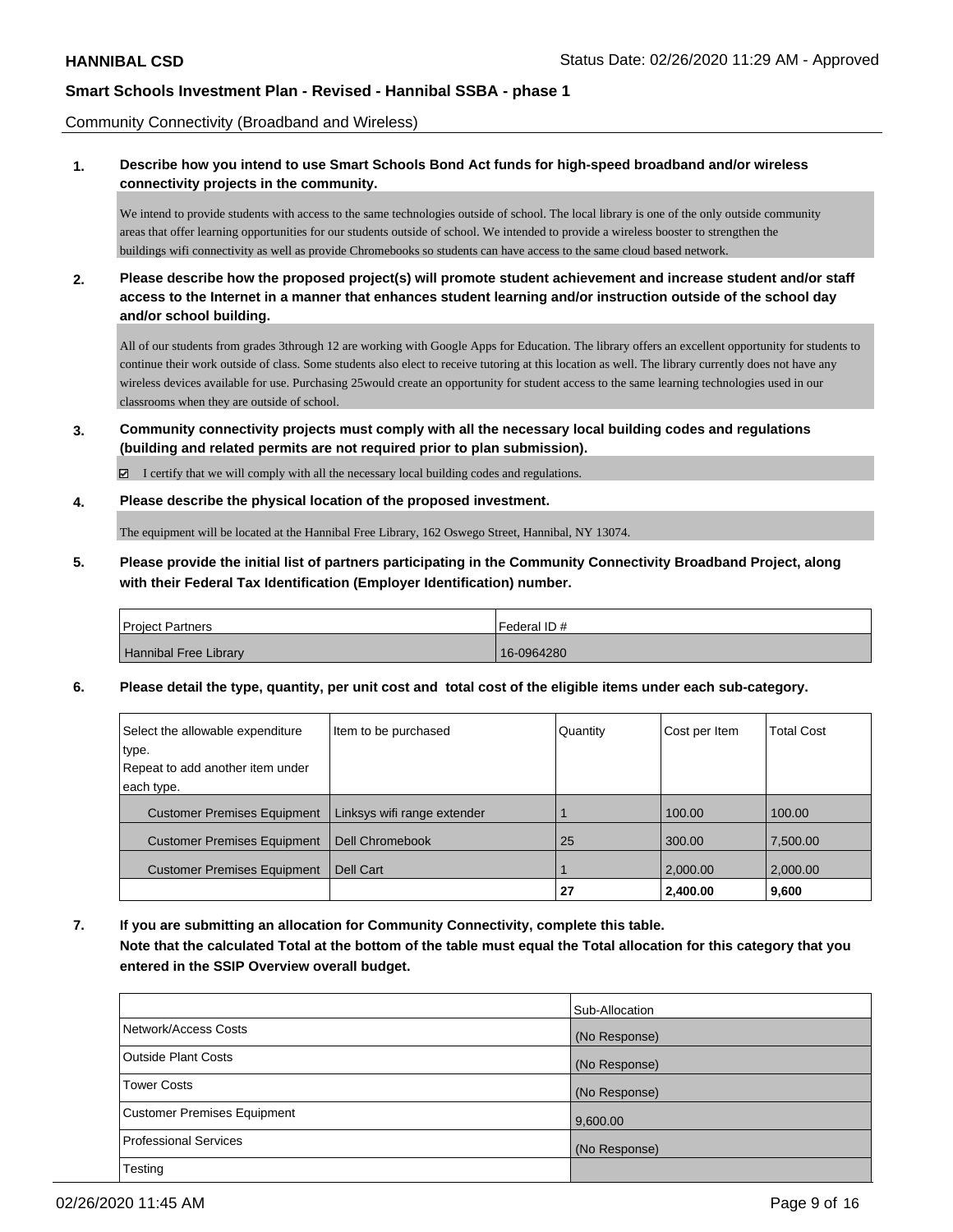Community Connectivity (Broadband and Wireless)

|                            | Sub-Allocation |
|----------------------------|----------------|
|                            | (No Response)  |
| <b>Other Upfront Costs</b> | (No Response)  |
| <b>Other Costs</b>         | (No Response)  |
| Totals:                    | 9,600.00       |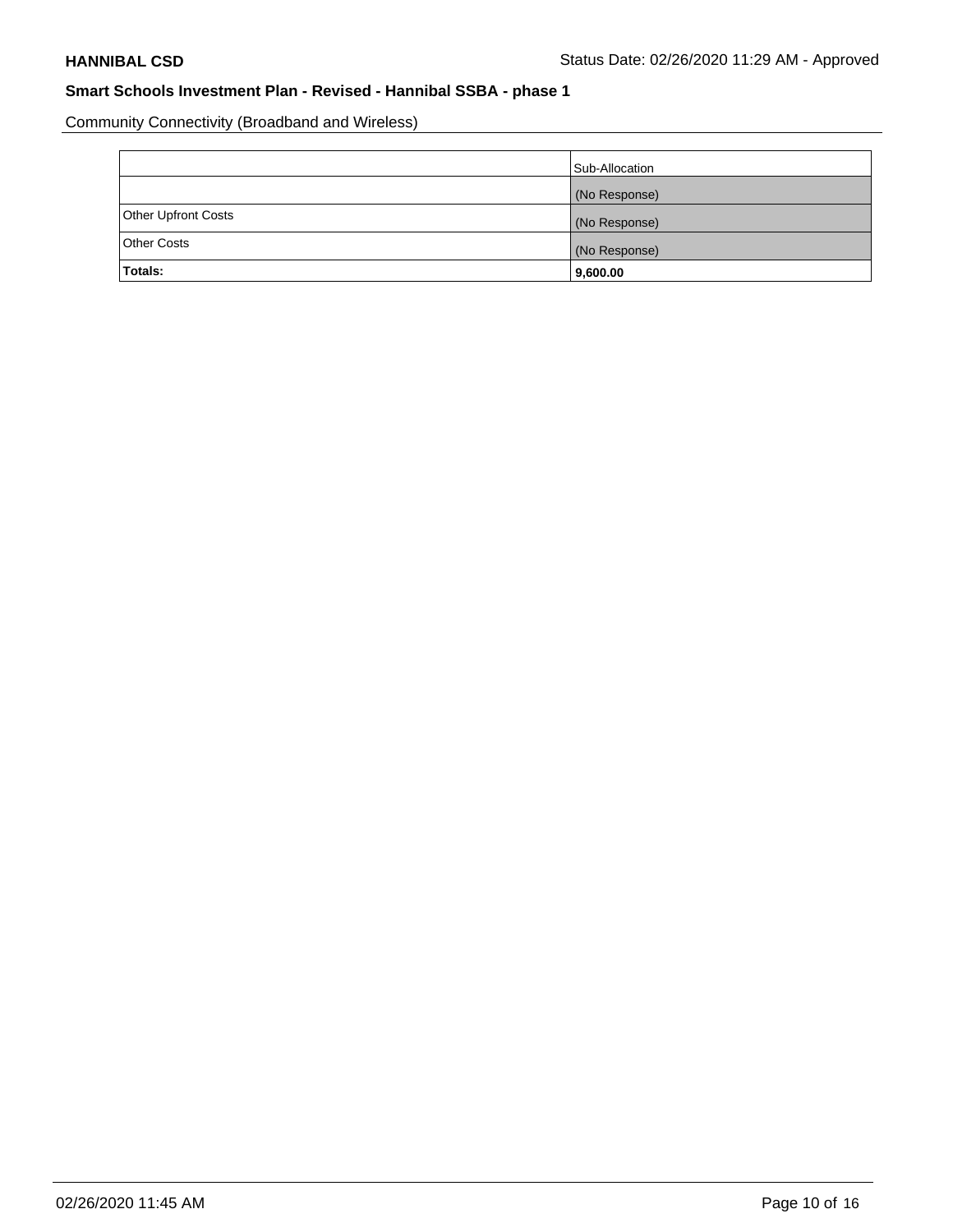#### Classroom Learning Technology

**1. In order for students and faculty to receive the maximum benefit from the technology made available under the Smart Schools Bond Act, their school buildings must possess sufficient connectivity infrastructure to ensure that devices can be used during the school day. Smart Schools Investment Plans must demonstrate that sufficient infrastructure that meets the Federal Communications Commission's 100 Mbps per 1,000 students standard currently exists in the buildings where new devices will be deployed, or is a planned use of a portion of Smart Schools Bond Act funds, or is under development through another funding source. Smart Schools Bond Act funds used for technology infrastructure or classroom technology investments must increase the number of school buildings that meet or exceed the minimum speed standard of 100 Mbps per 1,000 students and staff within 12 months. This standard may be met on either a contracted 24/7 firm service or a**

- **"burstable" capability. If the standard is met under the burstable criteria, it must be:**
- **1. Specifically codified in a service contract with a provider, and**

**2. Guaranteed to be available to all students and devices as needed, particularly during periods of high demand, such as computer-based testing (CBT) periods.**

**Please describe how your district already meets or is planning to meet this standard within 12 months of plan submission.**

(No Response)

- **1a. If a district believes that it will be impossible to meet this standard within 12 months, it may apply for a waiver of this requirement, as described on the Smart Schools website. The waiver must be filed and approved by SED prior to submitting this survey.**
	- By checking this box, you are certifying that the school district has an approved waiver of this requirement on file with the New York State Education Department.
- **2. Connectivity Speed Calculator (Required). If the district currently meets the required speed, enter "Currently Met" in the last box: Expected Date When Required Speed Will be Met.**

|                  | l Number of     | Required Speed | Current Speed in | <b>Expected Speed</b> | <b>Expected Date</b>                |
|------------------|-----------------|----------------|------------------|-----------------------|-------------------------------------|
|                  | <b>Students</b> | l in Mbps      | l Mbps           | to be Attained        | When Required                       |
|                  |                 |                |                  |                       | Within 12 Months  Speed Will be Met |
| Calculated Speed | (No Response)   | 0.00           | (No Response)    | l (No Response)       | (No Response)                       |

**3. If the district wishes to have students and staff access the Internet from wireless devices within the school building, or in close proximity to it, it must first ensure that it has a robust Wi-Fi network in place that has sufficient bandwidth to meet user demand.**

**Please describe how you have quantified this demand and how you plan to meet this demand.**

(No Response)

**4. All New York State public school districts are required to complete and submit an Instructional Technology Plan survey to the New York State Education Department in compliance with Section 753 of the Education Law and per Part 100.12 of the Commissioner's Regulations.**

**Districts that include educational technology purchases as part of their Smart Schools Investment Plan must have a submitted and approved Instructional Technology Plan survey on file with the New York State Education Department.**

- By checking this box, you are certifying that the school district has an approved Instructional Technology Plan survey on file with the New York State Education Department.
- **5. Describe the devices you intend to purchase and their compatibility with existing or planned platforms or systems. Specifically address the adequacy of each facility's electrical, HVAC and other infrastructure necessary to install and support the operation of the planned technology.**

(No Response)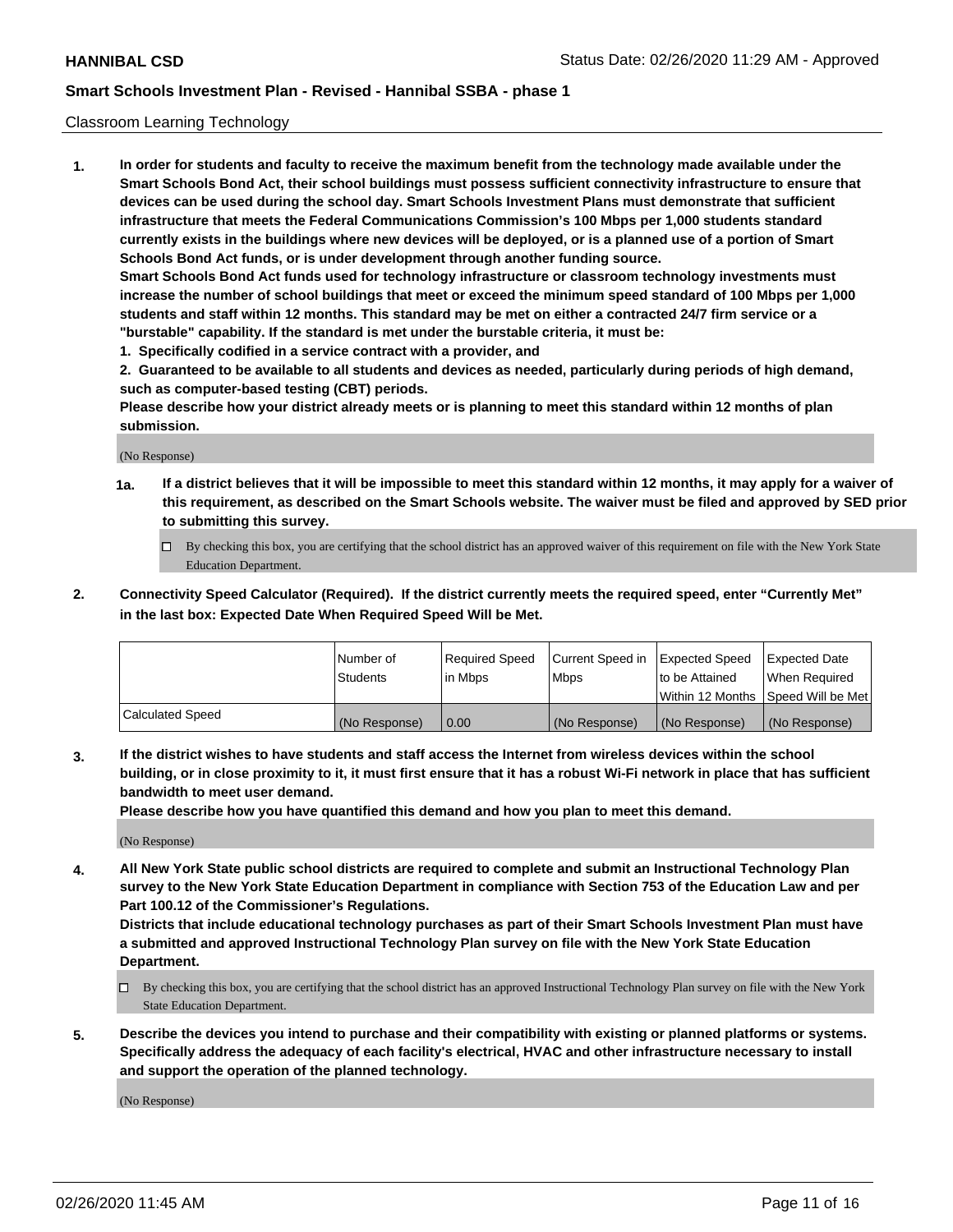#### Classroom Learning Technology

- **6. Describe how the proposed technology purchases will:**
	- **> enhance differentiated instruction;**
	- **> expand student learning inside and outside the classroom;**
	- **> benefit students with disabilities and English language learners; and**
	- **> contribute to the reduction of other learning gaps that have been identified within the district.**

**The expectation is that districts will place a priority on addressing the needs of students who struggle to succeed in a rigorous curriculum. Responses in this section should specifically address this concern and align with the district's Instructional Technology Plan (in particular Question 2 of E. Curriculum and Instruction: "Does the district's instructional technology plan address the needs of students with disabilities to ensure equitable access to instruction, materials and assessments?" and Question 3 of the same section: "Does the district's instructional technology plan address the provision of assistive technology specifically for students with disabilities to ensure access to and participation in the general curriculum?")**

**In addition, describe how the district ensures equitable access to instruction, materials and assessments and participation in the general curriculum for both SWD and English Language Learners/Multilingual Learners (ELL/MLL) students.**

(No Response)

**7. Where appropriate, describe how the proposed technology purchases will enhance ongoing communication with parents and other stakeholders and help the district facilitate technology-based regional partnerships, including distance learning and other efforts.**

(No Response)

**8. Describe the district's plan to provide professional development to ensure that administrators, teachers and staff can employ the technology purchased to enhance instruction successfully.**

**Note: This response should be aligned and expanded upon in accordance with your district's response to Question 1 of F. Professional Development of your Instructional Technology Plan: "Please provide a summary of professional development offered to teachers and staff, for the time period covered by this plan, to support technology to enhance teaching and learning. Please include topics, audience and method of delivery within your summary."**

(No Response)

- **9. Districts must contact one of the SUNY/CUNY teacher preparation programs listed on the document on the left side of the page that supplies the largest number of the district's new teachers to request advice on innovative uses and best practices at the intersection of pedagogy and educational technology.**
	- By checking this box, you certify that you have contacted the SUNY/CUNY teacher preparation program that supplies the largest number of your new teachers to request advice on these issues.
	- **9a. Please enter the name of the SUNY or CUNY Institution that you contacted.**

(No Response)

**9b. Enter the primary Institution phone number.**

(No Response)

**9c. Enter the name of the contact person with whom you consulted and/or will be collaborating with on innovative uses of technology and best practices.**

(No Response)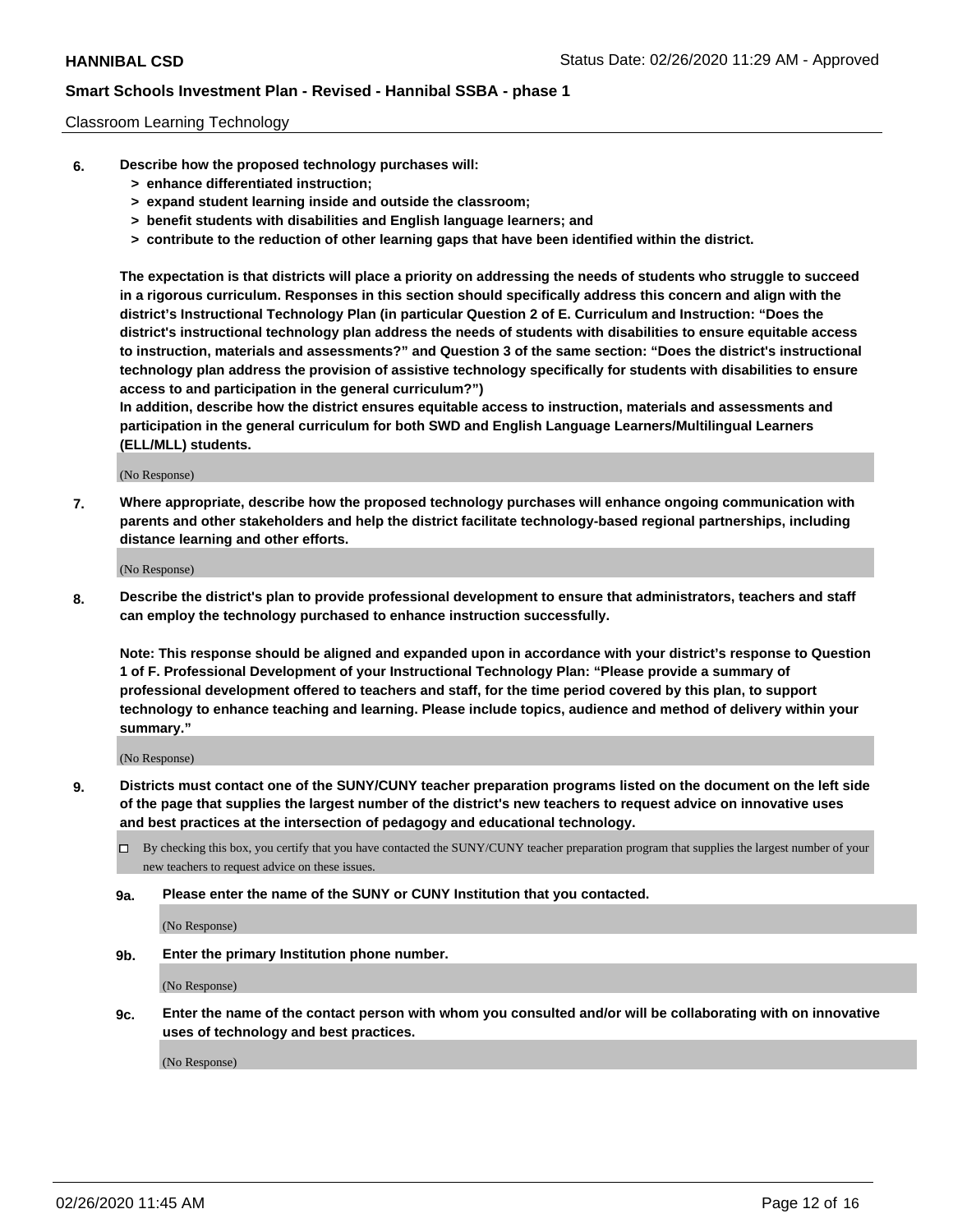#### Classroom Learning Technology

**10. To ensure the sustainability of technology purchases made with Smart Schools funds, districts must demonstrate a long-term plan to maintain and replace technology purchases supported by Smart Schools Bond Act funds. This sustainability plan shall demonstrate a district's capacity to support recurring costs of use that are ineligible for Smart Schools Bond Act funding such as device maintenance, technical support, Internet and wireless fees, maintenance of hotspots, staff professional development, building maintenance and the replacement of incidental items. Further, such a sustainability plan shall include a long-term plan for the replacement of purchased devices and equipment at the end of their useful life with other funding sources.**

 $\Box$  By checking this box, you certify that the district has a sustainability plan as described above.

**11. Districts must ensure that devices purchased with Smart Schools Bond funds will be distributed, prepared for use, maintained and supported appropriately. Districts must maintain detailed device inventories in accordance with generally accepted accounting principles.**

By checking this box, you certify that the district has a distribution and inventory management plan and system in place.

#### **12. Please detail the type, quantity, per unit cost and total cost of the eligible items under each sub-category.**

| Select the allowable expenditure<br>type.      | Item to be Purchased | Quantity      | Cost per Item | <b>Total Cost</b> |
|------------------------------------------------|----------------------|---------------|---------------|-------------------|
| Repeat to add another item under<br>each type. |                      |               |               |                   |
| (No Response)                                  | (No Response)        | (No Response) | (No Response) | 0.00              |
|                                                |                      |               | 0.00          |                   |

#### **13. Final 2014-15 BEDS Enrollment to calculate Nonpublic Sharing Requirement (no changes allowed.)**

|              | l Public Enrollment | Nonpublic Enrollment | Total Enrollment | <i>Nonpublic</i><br>l Percentage |
|--------------|---------------------|----------------------|------------------|----------------------------------|
| l Enrollment | 1,321               |                      | 1.327.00         | 0.45                             |

#### **14. If you are submitting an allocation for Classroom Learning Technology complete this table.**

|                         | Public School Sub-Allocation | <b>Estimated Nonpublic Loan</b><br>Amount<br>(Based on Percentage Above) | Estimated Total Public and<br>Nonpublic Sub-Allocation |
|-------------------------|------------------------------|--------------------------------------------------------------------------|--------------------------------------------------------|
| Interactive Whiteboards | (No Response)                | 0.00                                                                     | 0.00                                                   |
| Computer Servers        | (No Response)                | 0.00                                                                     | 0.00                                                   |
| Desktop Computers       | (No Response)                | 0.00                                                                     | 0.00                                                   |
| <b>Laptop Computers</b> | (No Response)                | 0.00                                                                     | 0.00                                                   |
| <b>Tablet Computers</b> | (No Response)                | 0.00                                                                     | 0.00                                                   |
| Other Costs             | (No Response)                | 0.00                                                                     | 0.00                                                   |
| Totals:                 | 0.00                         | 0                                                                        | 0                                                      |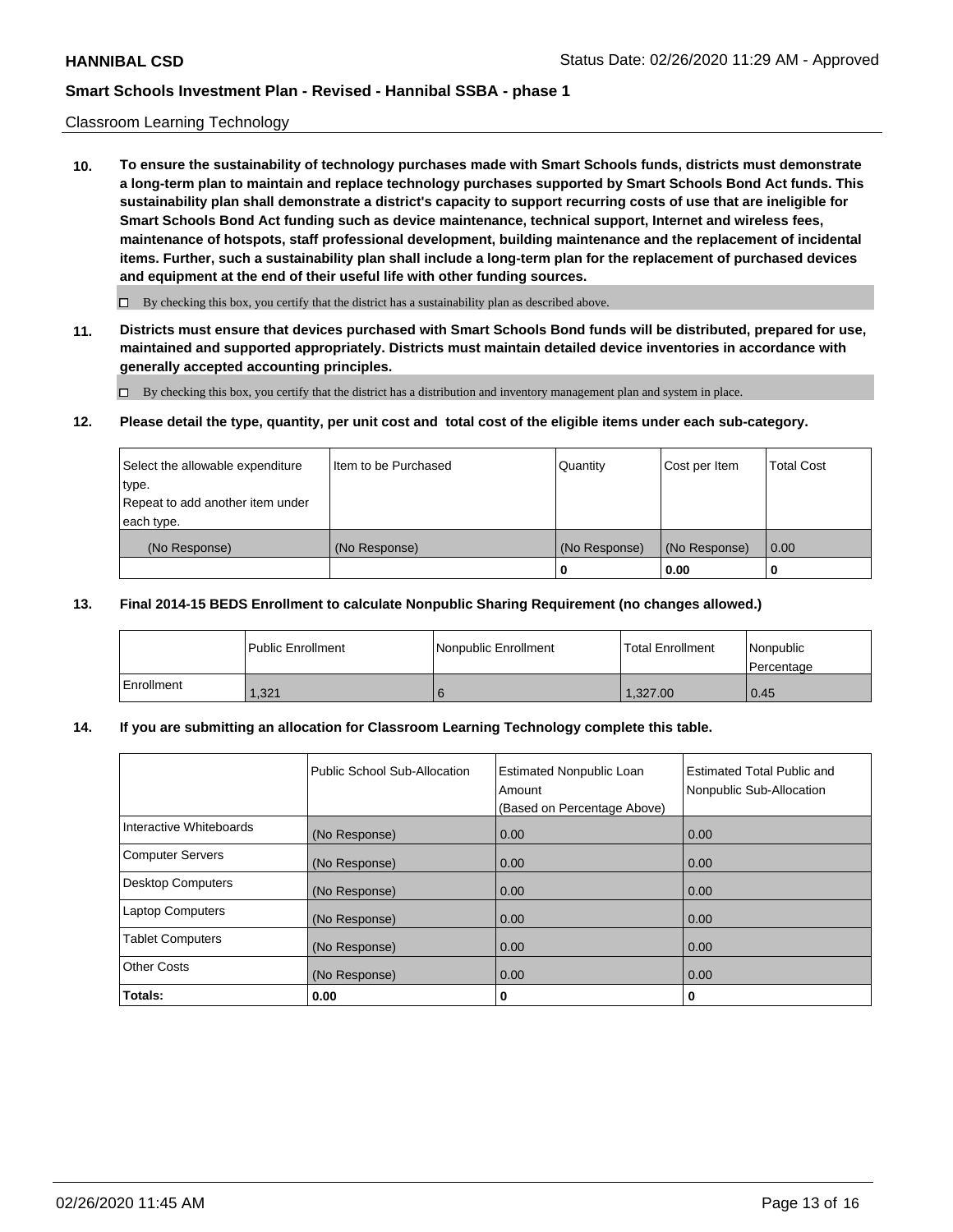#### Pre-Kindergarten Classrooms

**1. Provide information regarding how and where the district is currently serving pre-kindergarten students and justify the need for additional space with enrollment projections over 3 years.**

(No Response)

- **2. Describe the district's plan to construct, enhance or modernize education facilities to accommodate prekindergarten programs. Such plans must include:**
	- **Specific descriptions of what the district intends to do to each space;**
	- **An affirmation that new pre-kindergarten classrooms will contain a minimum of 900 square feet per classroom;**
	- **The number of classrooms involved;**
	- **The approximate construction costs per classroom; and**
	- **Confirmation that the space is district-owned or has a long-term lease that exceeds the probable useful life of the improvements.**

(No Response)

**3. Smart Schools Bond Act funds may only be used for capital construction costs. Describe the type and amount of additional funds that will be required to support ineligible ongoing costs (e.g. instruction, supplies) associated with any additional pre-kindergarten classrooms that the district plans to add.**

(No Response)

**4. All plans and specifications for the erection, repair, enlargement or remodeling of school buildings in any public school district in the State must be reviewed and approved by the Commissioner. Districts that plan capital projects using their Smart Schools Bond Act funds will undergo a Preliminary Review Process by the Office of Facilities Planning.**

**Please indicate on a separate row each project number given to you by the Office of Facilities Planning.**

| Project Number |  |
|----------------|--|
| (No Response)  |  |
|                |  |

**5. Please detail the type, quantity, per unit cost and total cost of the eligible items under each sub-category.**

| Select the allowable expenditure | Item to be purchased | Quantity      | Cost per Item | <b>Total Cost</b> |
|----------------------------------|----------------------|---------------|---------------|-------------------|
| type.                            |                      |               |               |                   |
| Repeat to add another item under |                      |               |               |                   |
| each type.                       |                      |               |               |                   |
| (No Response)                    | (No Response)        | (No Response) | (No Response) | 0.00              |
|                                  |                      | U             | 0.00          |                   |

**6. If you have made an allocation for Pre-Kindergarten Classrooms, complete this table. Note that the calculated Total at the bottom of the table must equal the Total allocation for this category that you entered in the SSIP Overview overall budget.**

|                                          | Sub-Allocation |
|------------------------------------------|----------------|
| Construct Pre-K Classrooms               | (No Response)  |
| Enhance/Modernize Educational Facilities | (No Response)  |
| <b>Other Costs</b>                       | (No Response)  |
| Totals:                                  | 0.00           |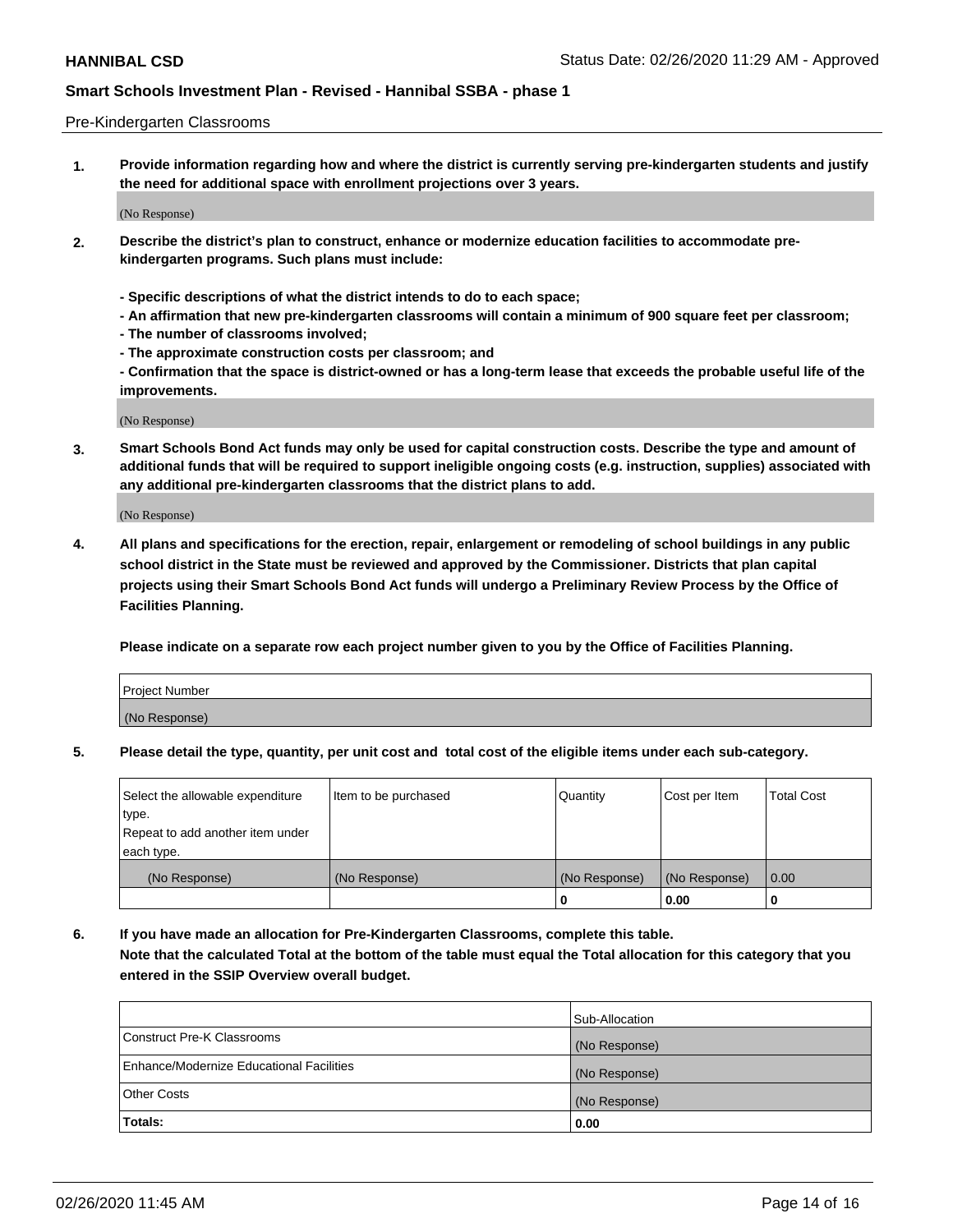Replace Transportable Classrooms

**1. Describe the district's plan to construct, enhance or modernize education facilities to provide high-quality instructional space by replacing transportable classrooms.**

(No Response)

**2. All plans and specifications for the erection, repair, enlargement or remodeling of school buildings in any public school district in the State must be reviewed and approved by the Commissioner. Districts that plan capital projects using their Smart Schools Bond Act funds will undergo a Preliminary Review Process by the Office of Facilities Planning.**

**Please indicate on a separate row each project number given to you by the Office of Facilities Planning.**

| Project Number |  |
|----------------|--|
|                |  |
|                |  |
|                |  |
|                |  |
| (No Response)  |  |
|                |  |
|                |  |
|                |  |

**3. For large projects that seek to blend Smart Schools Bond Act dollars with other funds, please note that Smart Schools Bond Act funds can be allocated on a pro rata basis depending on the number of new classrooms built that directly replace transportable classroom units.**

**If a district seeks to blend Smart Schools Bond Act dollars with other funds describe below what other funds are being used and what portion of the money will be Smart Schools Bond Act funds.**

(No Response)

**4. Please detail the type, quantity, per unit cost and total cost of the eligible items under each sub-category.**

| Select the allowable expenditure | Item to be purchased | Quantity      | Cost per Item | Total Cost |
|----------------------------------|----------------------|---------------|---------------|------------|
| ∣type.                           |                      |               |               |            |
| Repeat to add another item under |                      |               |               |            |
| each type.                       |                      |               |               |            |
| (No Response)                    | (No Response)        | (No Response) | (No Response) | 0.00       |
|                                  |                      | u             | 0.00          |            |

**5. If you have made an allocation for Replace Transportable Classrooms, complete this table. Note that the calculated Total at the bottom of the table must equal the Total allocation for this category that you entered in the SSIP Overview overall budget.**

|                                                | Sub-Allocation |
|------------------------------------------------|----------------|
| Construct New Instructional Space              | (No Response)  |
| Enhance/Modernize Existing Instructional Space | (No Response)  |
| Other Costs                                    | (No Response)  |
| Totals:                                        | 0.00           |